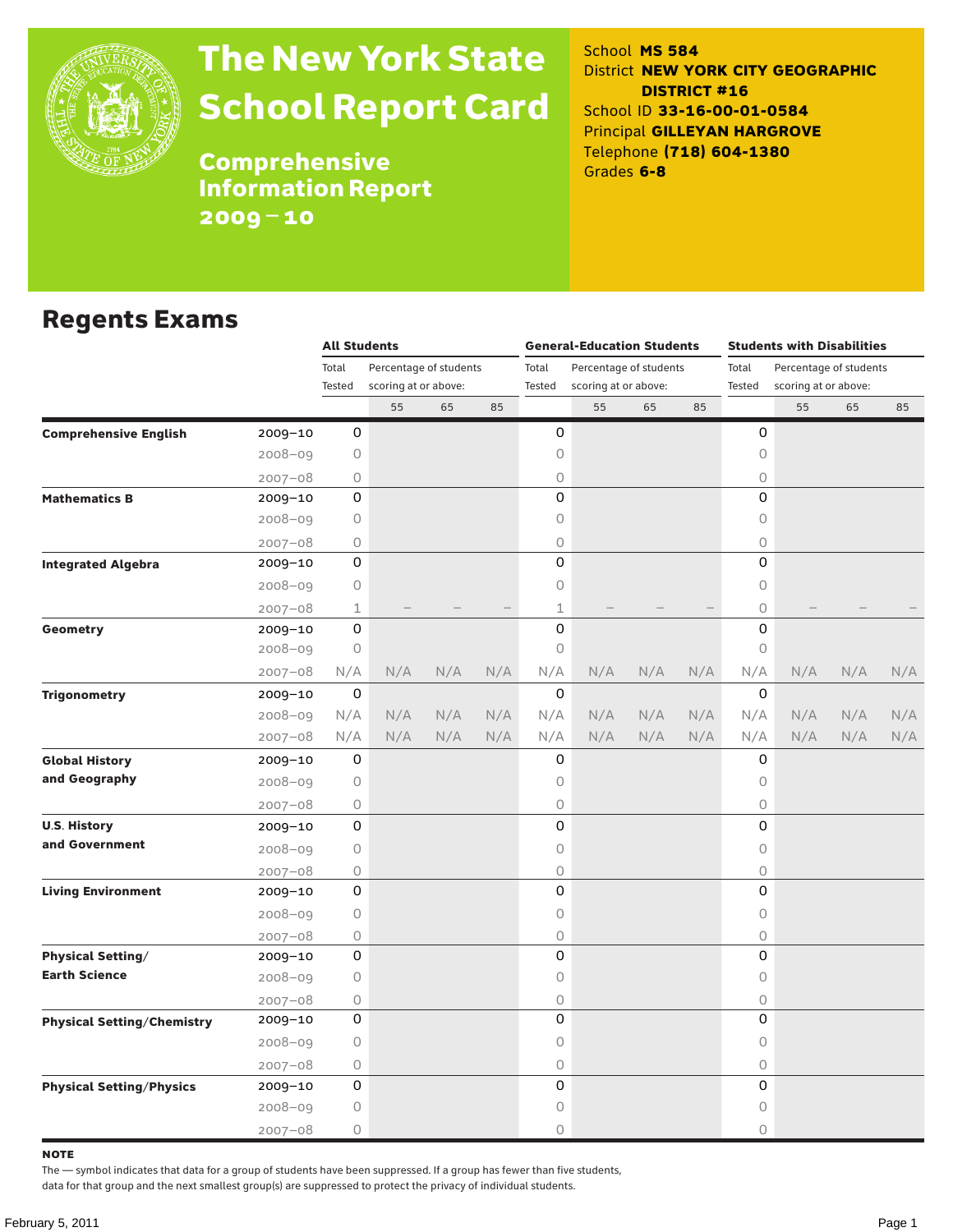School ID **33-16-00-01-0584**

### New York State English as a Second Language Achievement Test (NYSESLAT)

|                  |             |                | <b>All Students</b> |                                   |                          |                          |                |                          | <b>General-Education Students</b> |                          |                          |              | <b>Students with Disabilities</b><br>Percent of students scoring<br>Tested in each performance level:<br>Begin. Interm. Adv. |  |       |
|------------------|-------------|----------------|---------------------|-----------------------------------|--------------------------|--------------------------|----------------|--------------------------|-----------------------------------|--------------------------|--------------------------|--------------|------------------------------------------------------------------------------------------------------------------------------|--|-------|
|                  |             | Total          |                     | Percent of students scoring       |                          |                          | Total          |                          | Percent of students scoring       |                          |                          | Total        |                                                                                                                              |  |       |
|                  |             |                |                     | Tested in each performance level: |                          |                          |                |                          | Tested in each performance level: |                          |                          |              |                                                                                                                              |  |       |
|                  |             |                |                     | Begin. Interm. Adv.               |                          | Prof.                    |                |                          | Begin. Interm. Adv.               |                          | Prof.                    |              |                                                                                                                              |  | Prof. |
| <b>Listening</b> | 2009-10     | 0              |                     |                                   |                          |                          | 0              |                          |                                   |                          |                          | 0            |                                                                                                                              |  |       |
| and Speaking     | $2008 - 09$ | $\bigcirc$     |                     |                                   |                          |                          | $\circ$        |                          |                                   |                          |                          | 0            |                                                                                                                              |  |       |
| $(Grades K-1)$   | $2007 - 08$ | 0              |                     |                                   |                          |                          | $\circ$        |                          |                                   |                          |                          | 0            |                                                                                                                              |  |       |
| <b>Reading</b>   | $2009 - 10$ | 0              |                     |                                   |                          |                          | $\mathbf 0$    |                          |                                   |                          |                          | 0            |                                                                                                                              |  |       |
| and Writing      | $2008 - 09$ | 0              |                     |                                   |                          |                          | $\circ$        |                          |                                   |                          |                          | 0            |                                                                                                                              |  |       |
| $(Grades K-1)$   | $2007 - 08$ | 0              |                     |                                   |                          |                          | 0              |                          |                                   |                          |                          | 0            |                                                                                                                              |  |       |
| <b>Listening</b> | $2009 - 10$ | 0              |                     |                                   |                          |                          | $\mathsf 0$    |                          |                                   |                          |                          | 0            |                                                                                                                              |  |       |
| and Speaking     | $2008 - 09$ | 0              |                     |                                   |                          |                          | $\circ$        |                          |                                   |                          |                          | 0            |                                                                                                                              |  |       |
| $(Grades 2-4)$   | $2007 - 08$ | 0              |                     |                                   |                          |                          | 0              |                          |                                   |                          |                          | 0            |                                                                                                                              |  |       |
| <b>Reading</b>   | $2009 - 10$ | 0              |                     |                                   |                          |                          | 0              |                          |                                   |                          |                          | 0            |                                                                                                                              |  |       |
| and Writing      | $2008 - 09$ | 0              |                     |                                   |                          |                          | 0              |                          |                                   |                          |                          | 0            |                                                                                                                              |  |       |
| (Grades $2-4$ )  | $2007 - 08$ | 0              |                     |                                   |                          |                          | 0              |                          |                                   |                          |                          | 0            |                                                                                                                              |  |       |
| <b>Listening</b> | $2009 - 10$ | 2              |                     |                                   |                          | $\overline{\phantom{0}}$ | 1              |                          |                                   |                          | -                        | 1            |                                                                                                                              |  |       |
| and Speaking     | $2008 - 09$ | 4              |                     |                                   |                          | $\overline{\phantom{0}}$ | 3              |                          |                                   |                          | $\overline{\phantom{0}}$ | 1            |                                                                                                                              |  |       |
| $(Grades 5-6)$   | $2007 - 08$ | $\overline{2}$ |                     |                                   |                          | $\overline{\phantom{0}}$ | $\overline{2}$ |                          |                                   |                          | $\overline{\phantom{0}}$ | 0            |                                                                                                                              |  |       |
| <b>Reading</b>   | $2009 - 10$ | $\overline{c}$ | ÷,                  |                                   | -                        | —                        | $\mathbf{1}$   |                          |                                   |                          | $\qquad \qquad -$        | $\mathbf{1}$ |                                                                                                                              |  |       |
| and Writing      | $2008 - 09$ | 4              |                     |                                   |                          |                          | 3              |                          |                                   |                          | $\qquad \qquad -$        | 1            |                                                                                                                              |  |       |
| $(Grades 5-6)$   | $2007 - 08$ | $\overline{2}$ |                     |                                   | $\overline{\phantom{0}}$ | $\overline{\phantom{0}}$ | $\overline{2}$ |                          |                                   |                          |                          | 0            |                                                                                                                              |  |       |
| <b>Listening</b> | $2009 - 10$ | 5              | 20%                 | 20%                               | 60%                      | 0%                       | 5              | 20%                      | 20%                               | 60%                      | 0%                       | 0            |                                                                                                                              |  |       |
| and Speaking     | $2008 - 09$ | 5              | 20%                 | $0\%$                             | 60%                      | 20%                      | 5              | 20%                      | $0\%$                             | 60%                      | 20%                      | 0            |                                                                                                                              |  |       |
| $(Grades 7-8)$   | $2007 - 08$ | 5              | 20%                 | 20%                               | 60%                      | $0\%$                    | $\overline{4}$ | $\overline{\phantom{0}}$ | $\qquad \qquad -$                 | $\overline{\phantom{0}}$ |                          | 1            |                                                                                                                              |  |       |
| <b>Reading</b>   | $2009 - 10$ | 5              | 40%                 | 60%                               | 0%                       | 0%                       | 5              | 40%                      | 60%                               | 0%                       | 0%                       | 0            |                                                                                                                              |  |       |
| and Writing      | $2008 - 09$ | 5              | 20%                 | 60%                               | 0%                       | 20%                      | 5              | 20%                      | 60%                               | 0%                       | 20%                      | 0            |                                                                                                                              |  |       |
| $(Grades 7-8)$   | $2007 - 08$ | 5              | 40%                 | 20%                               | 40%                      | 0%                       | 4              |                          |                                   |                          |                          | $\mathbf 1$  |                                                                                                                              |  |       |
| <b>Listening</b> | $2009 - 10$ | 0              |                     |                                   |                          |                          | 0              |                          |                                   |                          |                          | 0            |                                                                                                                              |  |       |
| and Speaking     | $2008 - 09$ | 0              |                     |                                   |                          |                          | $\circ$        |                          |                                   |                          |                          | 0            |                                                                                                                              |  |       |
| $(Grades g-12)$  | $2007 - 08$ | 0              |                     |                                   |                          |                          | 0              |                          |                                   |                          |                          | 0            |                                                                                                                              |  |       |
| <b>Reading</b>   | $2009 - 10$ | 0              |                     |                                   |                          |                          | 0              |                          |                                   |                          |                          | 0            |                                                                                                                              |  |       |
| and Writing      | $2008 - 09$ | 0              |                     |                                   |                          |                          | 0              |                          |                                   |                          |                          | 0            |                                                                                                                              |  |       |
| $(Grades g-12)$  | $2007 - 08$ | 0              |                     |                                   |                          |                          | $\circ$        |                          |                                   |                          |                          | 0            |                                                                                                                              |  |       |

#### **NOTE**

The — symbol indicates that data for a group of students have been suppressed. If a group has fewer than five students,

data for that group and the next smallest group(s) are suppressed to protect the privacy of individual students.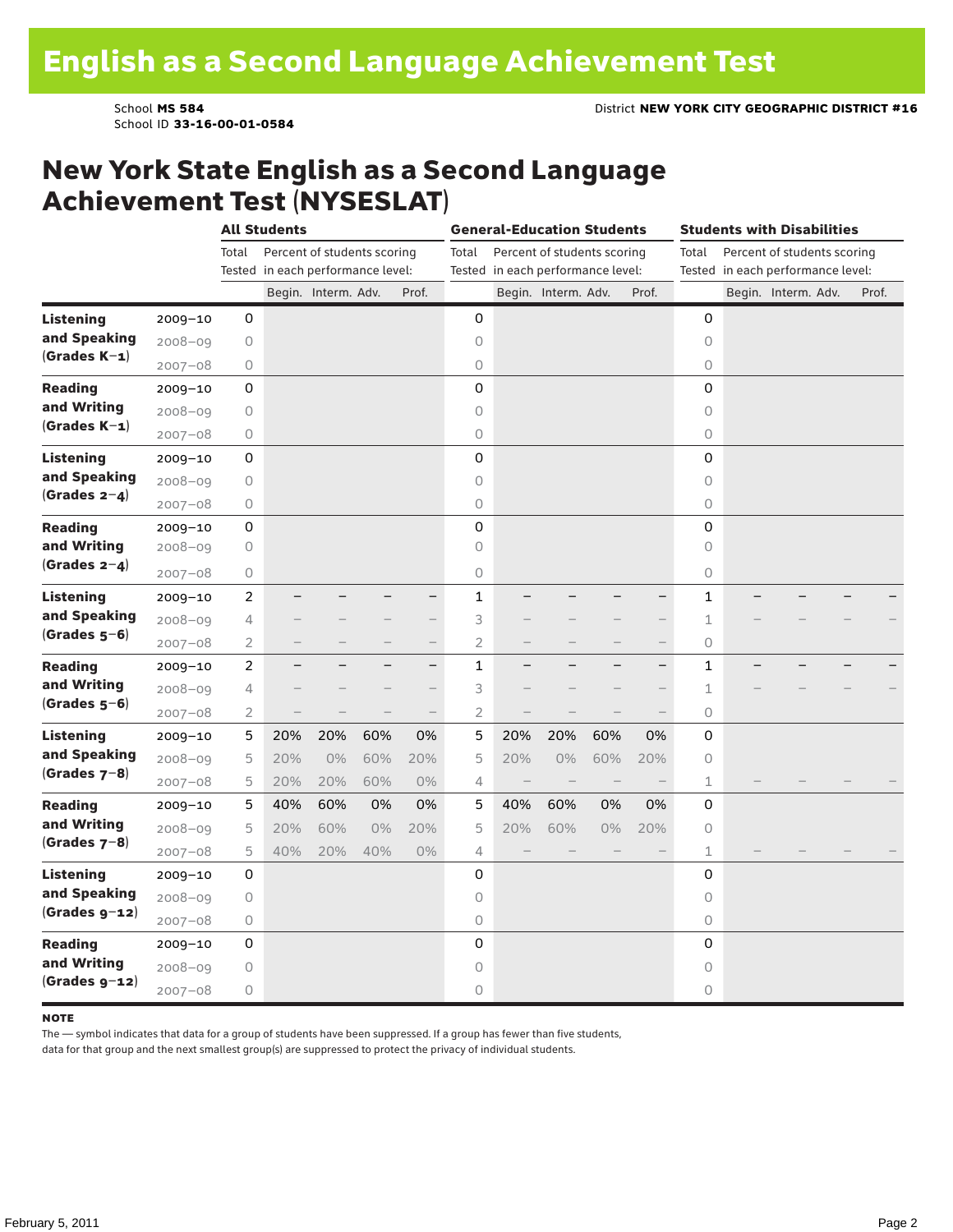School ID **33-16-00-01-0584**

# Elementary/Middle-Level Social Studies 2009–10

|                                   |                                                             | <b>All Students</b> |    |    |    |       | <b>General-Education Students</b>                  |                                                             | <b>Students with Disabilities</b> |   |  |  |  |                |  |
|-----------------------------------|-------------------------------------------------------------|---------------------|----|----|----|-------|----------------------------------------------------|-------------------------------------------------------------|-----------------------------------|---|--|--|--|----------------|--|
|                                   | Percentage of students<br>Total<br>Tested scoring at level: |                     |    |    |    | Total | Percentage of students<br>Tested scoring at level: | Percentage of students<br>Total<br>Tested scoring at level: |                                   |   |  |  |  |                |  |
|                                   |                                                             |                     |    |    | 4  |       |                                                    |                                                             |                                   |   |  |  |  | $\overline{4}$ |  |
| <b>Elementary</b><br><b>Level</b> | 0                                                           |                     |    |    |    |       |                                                    |                                                             |                                   | 0 |  |  |  |                |  |
| <b>Middle Level</b>               | 21                                                          | 95%                 | 5% | 0% | 0% | 17    |                                                    |                                                             |                                   | 4 |  |  |  |                |  |

#### 2006 Total Cohort Performance on Regents Exams After Four Years

|                                        | <b>All Students</b><br>Percentage of |                                |  |              |  |                 | <b>General-Education Students</b>               |              | <b>Students with Disabilities</b> |                                    |  |                    |  |  |
|----------------------------------------|--------------------------------------|--------------------------------|--|--------------|--|-----------------|-------------------------------------------------|--------------|-----------------------------------|------------------------------------|--|--------------------|--|--|
|                                        | Cohor<br>Enroll                      | students scoring:<br>$55 - 64$ |  | 65-84 85-100 |  | Coho<br>o.<br>屲 | Percentage of<br>students scoring:<br>$55 - 64$ | 65-84 85-100 | Cohort<br>o.<br>멷                 | Percentage of<br>students scoring: |  | 55-64 65-84 85-100 |  |  |
| <b>Global History</b><br>and Geography | 0                                    |                                |  |              |  | 0               |                                                 |              | 0                                 |                                    |  |                    |  |  |
| <b>U.S. History</b><br>and Government  | 0                                    |                                |  |              |  | 0               |                                                 |              | 0                                 |                                    |  |                    |  |  |
| <b>Science</b>                         | 0                                    |                                |  |              |  | 0               |                                                 |              | 0                                 |                                    |  |                    |  |  |

# New York State Alternate Assessments (NYSAA) 2009–10

|                         | <b>All Students</b> |                  |                            |   |   |  |  |  |  |  |
|-------------------------|---------------------|------------------|----------------------------|---|---|--|--|--|--|--|
|                         | Total               | Tested at Level: | Number of students scoring |   |   |  |  |  |  |  |
|                         |                     | 1                | $\mathcal{P}$              | 3 | 4 |  |  |  |  |  |
| <b>Elementary Level</b> |                     |                  |                            |   |   |  |  |  |  |  |
| Social Studies          | 0                   |                  |                            |   |   |  |  |  |  |  |
| <b>Middle Level</b>     |                     |                  |                            |   |   |  |  |  |  |  |
| Social Studies          | 0                   |                  |                            |   |   |  |  |  |  |  |
| <b>Secondary Level</b>  |                     |                  |                            |   |   |  |  |  |  |  |
| English Language Arts   | O                   |                  |                            |   |   |  |  |  |  |  |
| <b>Mathematics</b>      | O                   |                  |                            |   |   |  |  |  |  |  |
| Social Studies          | O                   |                  |                            |   |   |  |  |  |  |  |
| Science                 | 0                   |                  |                            |   |   |  |  |  |  |  |

The New York State Alternate Assessment (NYSAA) is for students with severe cognitive disabilities. Results for students taking the NYSAA in English language arts, mathematics, and science at the elementary and middle levels are available in the *Accountability and Overview Report* part of *The New York State Report Card*.

The — symbol indicates that data for a group of students have been suppressed. If a group has fewer than five students, data for that group and the next smallest group(s) are suppressed to protect the privacy of individual students.

**NOTE**